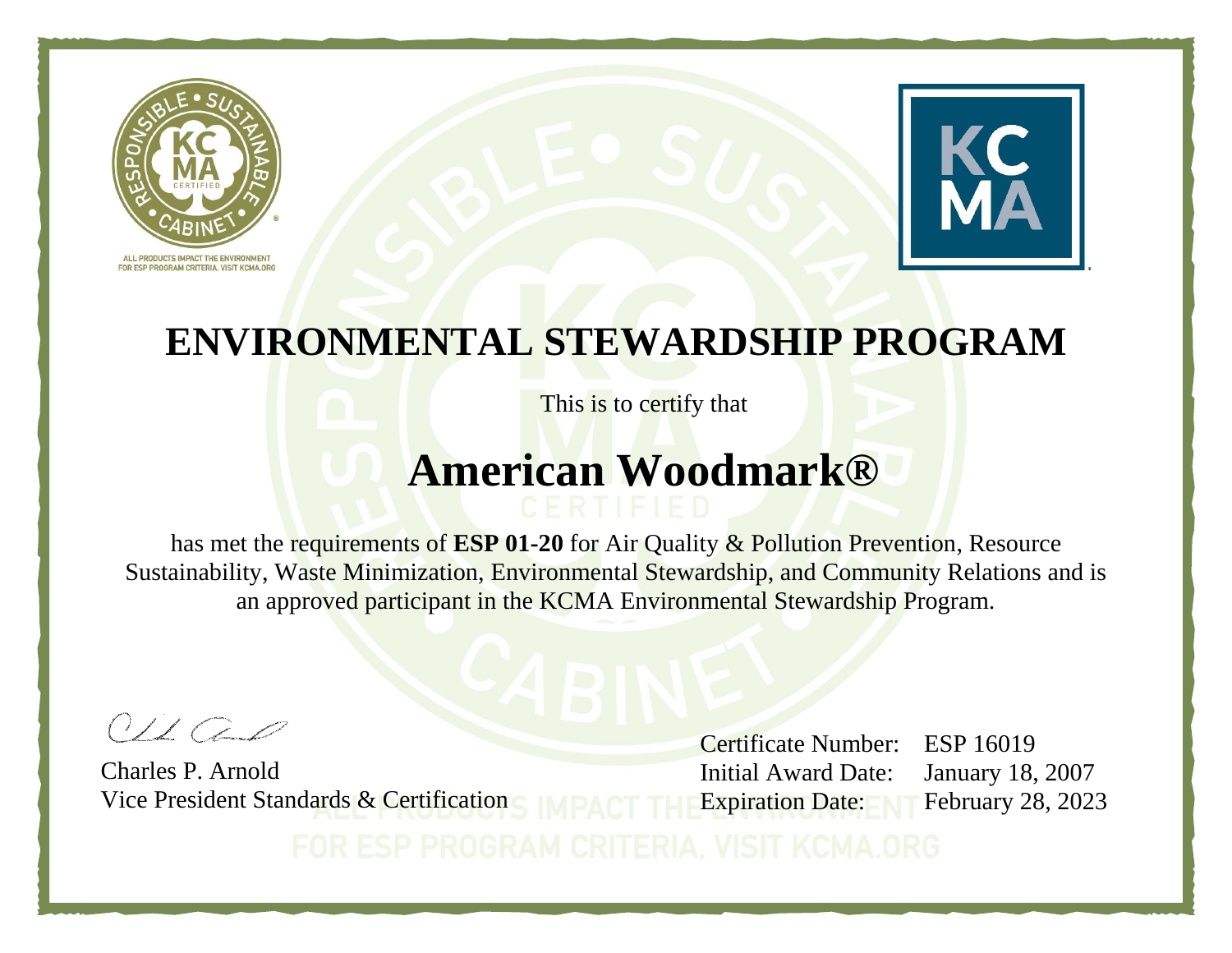



This is to certify that

### **American Woodmark Pro Value™**

has met the requirements of **ESP 01-20** for Air Quality & Pollution Prevention, Resource Sustainability, Waste Minimization, Environmental Stewardship, and Community Relations and is an approved participant in the KCMA Environmental Stewardship Program.

 $011$ 

Charles P. Arnold Vice President Standards & Certification

Certificate Number: ESP 8204 Initial Award Date: May 16, 2014 Expiration Date: February 28, 2023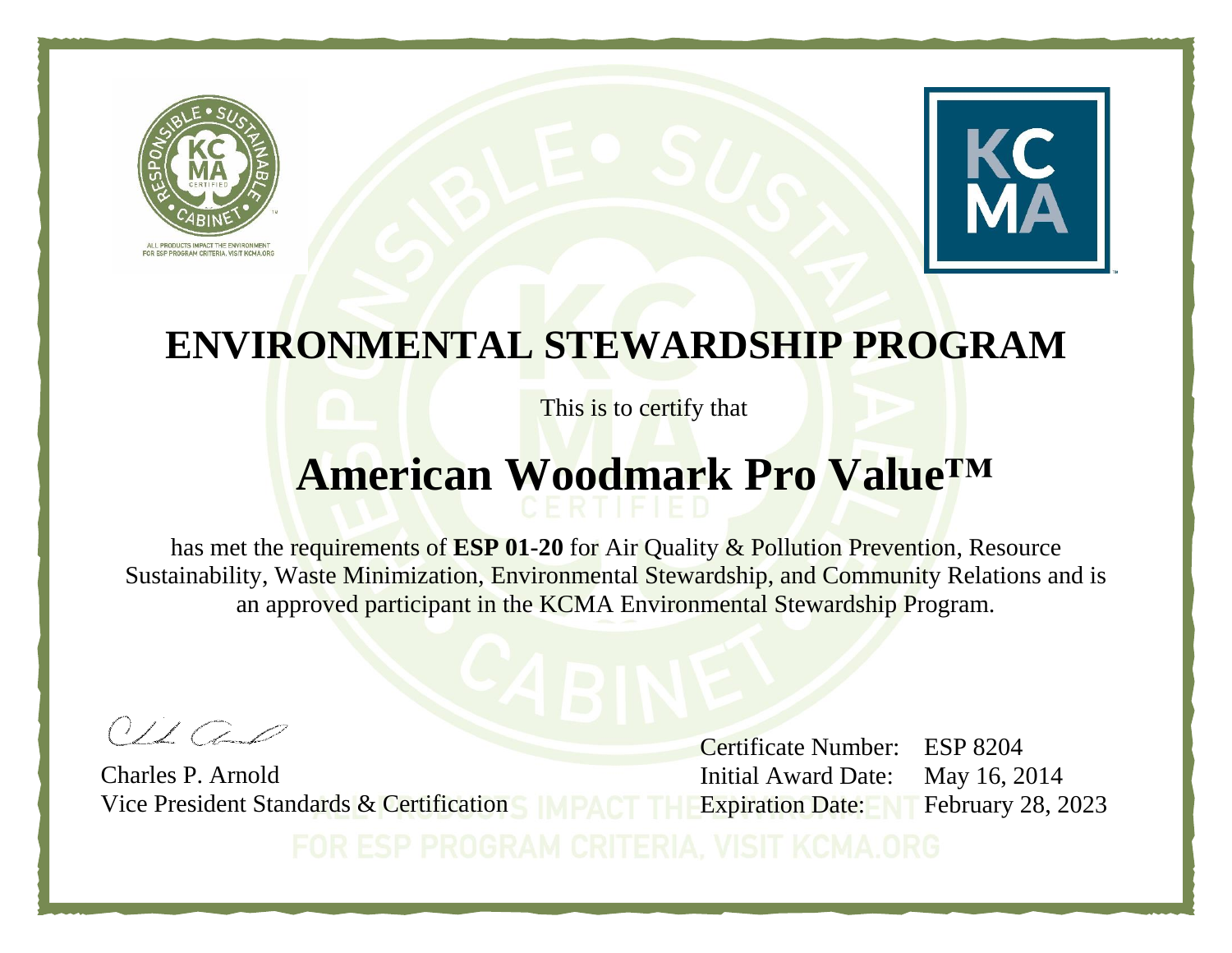



This is to certify that

# **American Woodmark Pro™**

has met the requirements of **ESP 01-20** for Air Quality & Pollution Prevention, Resource Sustainability, Waste Minimization, Environmental Stewardship, and Community Relations and is an approved participant in the KCMA Environmental Stewardship Program.

 $O1100$ 

Charles P. Arnold Vice President Standards & Certification

Certificate Number: ESP 9203 Initial Award Date: May 16, 2014 Expiration Date: February 28, 2023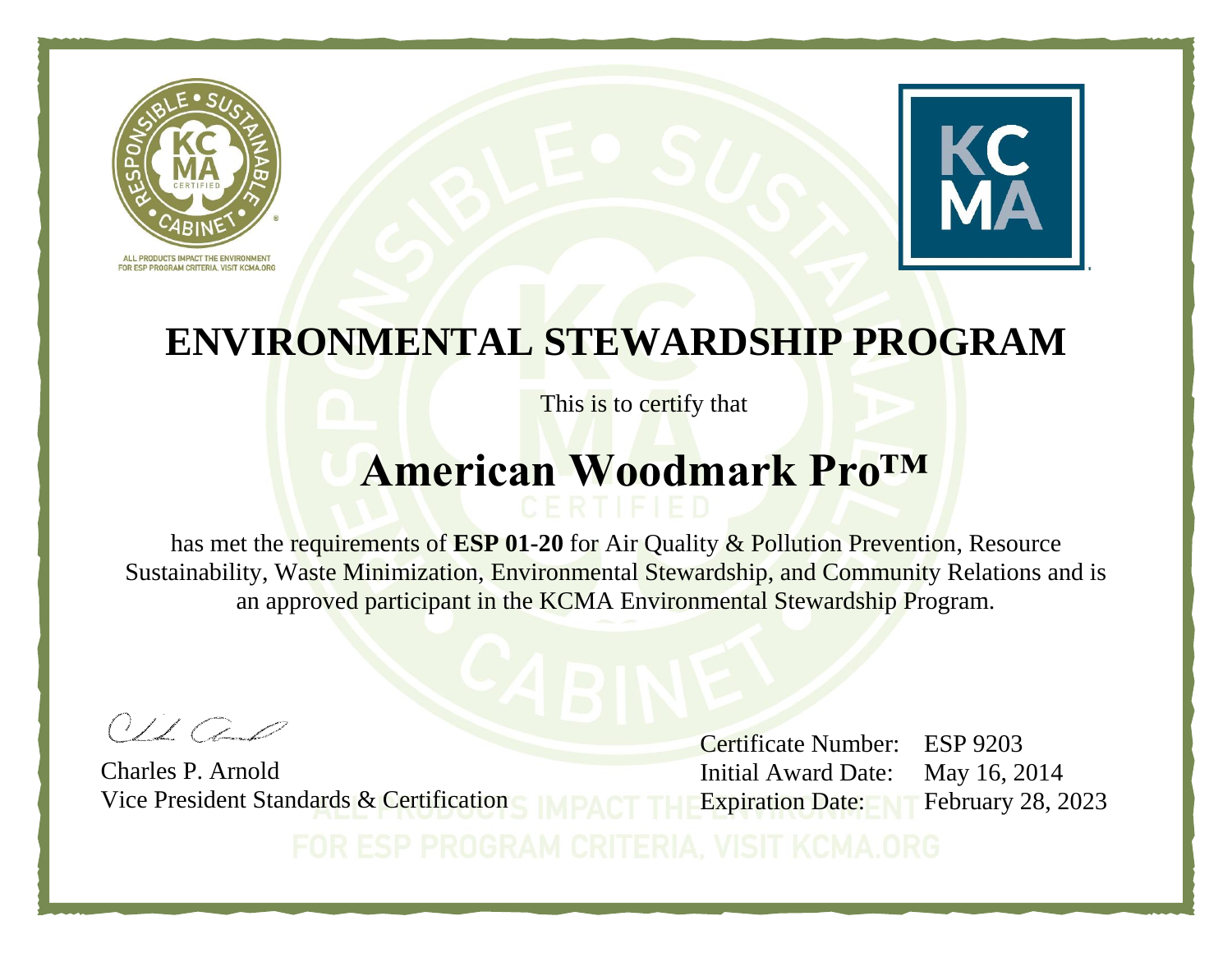



This is to certify that

# **American Woodmark Designer's Choice®**

has met the requirements of **ESP 01-20** for Air Quality & Pollution Prevention, Resource Sustainability, Waste Minimization, Environmental Stewardship, and Community Relations and is an approved participant in the KCMA Environmental Stewardship Program.

 $O1100$ 

Charles P. Arnold Vice President Standards & Certification

Certificate Number: ESP 9205 Initial Award Date: May 16, 2014 Expiration Date: February 28, 2023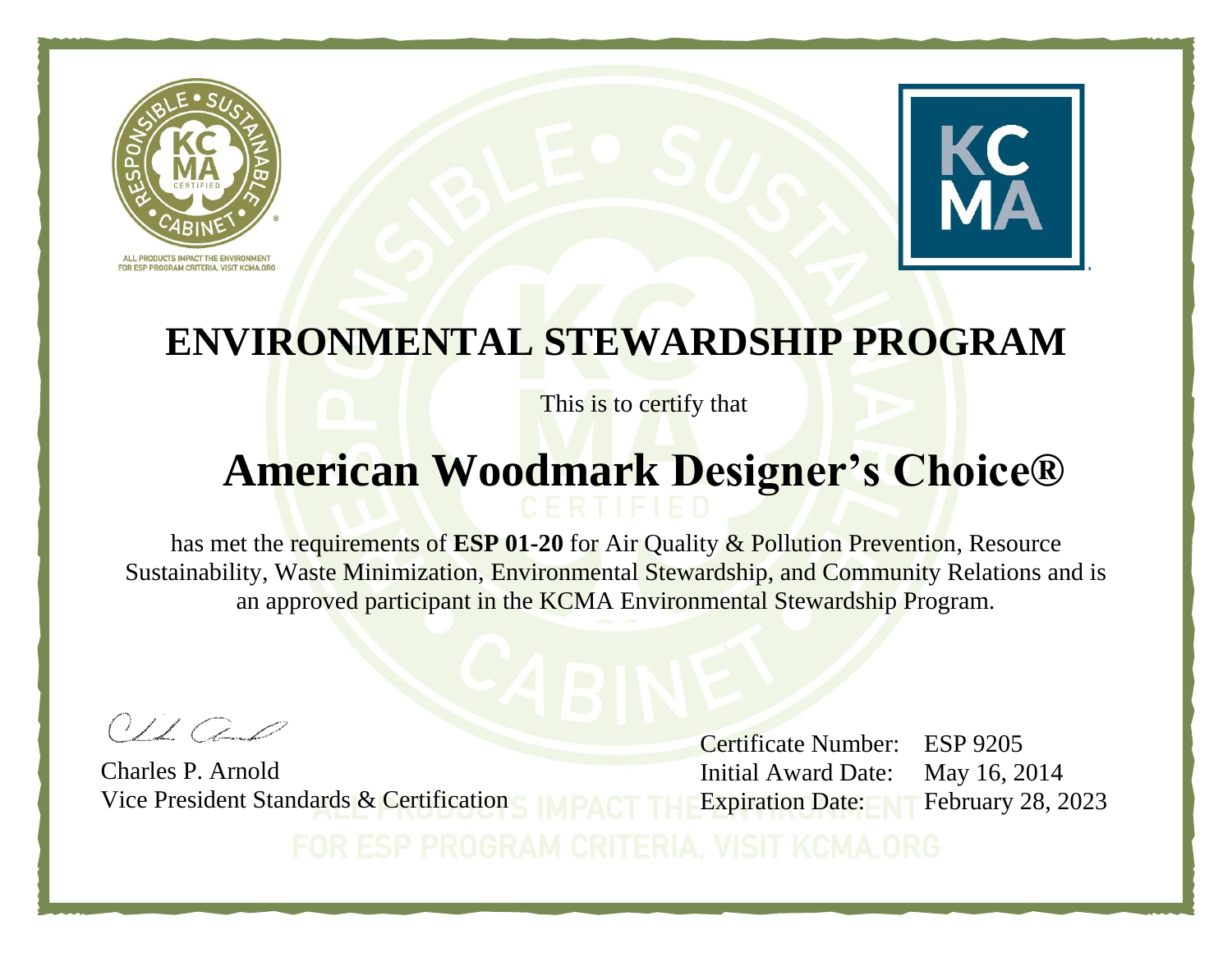



This is to certify that

# **Waypoint Living Spaces®**

has met the requirements of **ESP 01-20** for Air Quality & Pollution Prevention, Resource Sustainability, Waste Minimization, Environmental Stewardship, and Community Relations and is an approved participant in the KCMA Environmental Stewardship Program.

 $O1100$ 

Charles P. Arnold Vice President Standards & Certification

Certificate Number: ESP 13169 Initial Award Date: May 4, 2010 Expiration Date: February 28, 2023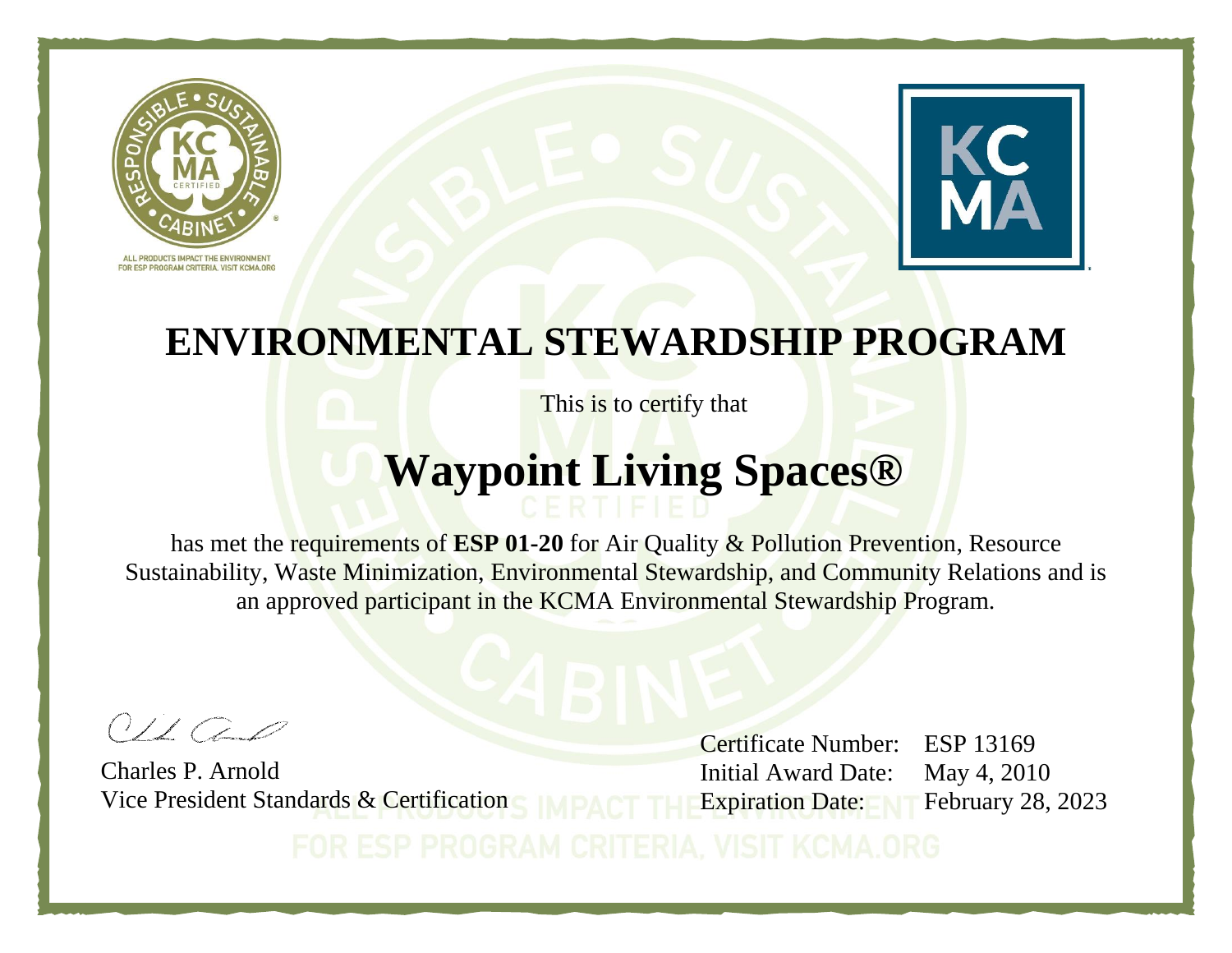



This is to certify that

### **Timberlake Cabinetry Portfolio Collections**

has met the requirements of **ESP 01-20** for Air Quality & Pollution Prevention, Resource Sustainability, Waste Minimization, Environmental Stewardship, and Community Relations and is an approved participant in the KCMA Environmental Stewardship Program.

 $O1100$ 

Charles P. Arnold Vice President Standards & Certification

Certificate Number: ESP 3256 Initial Award Date: May 26, 2020 Expiration Date: February 28, 2023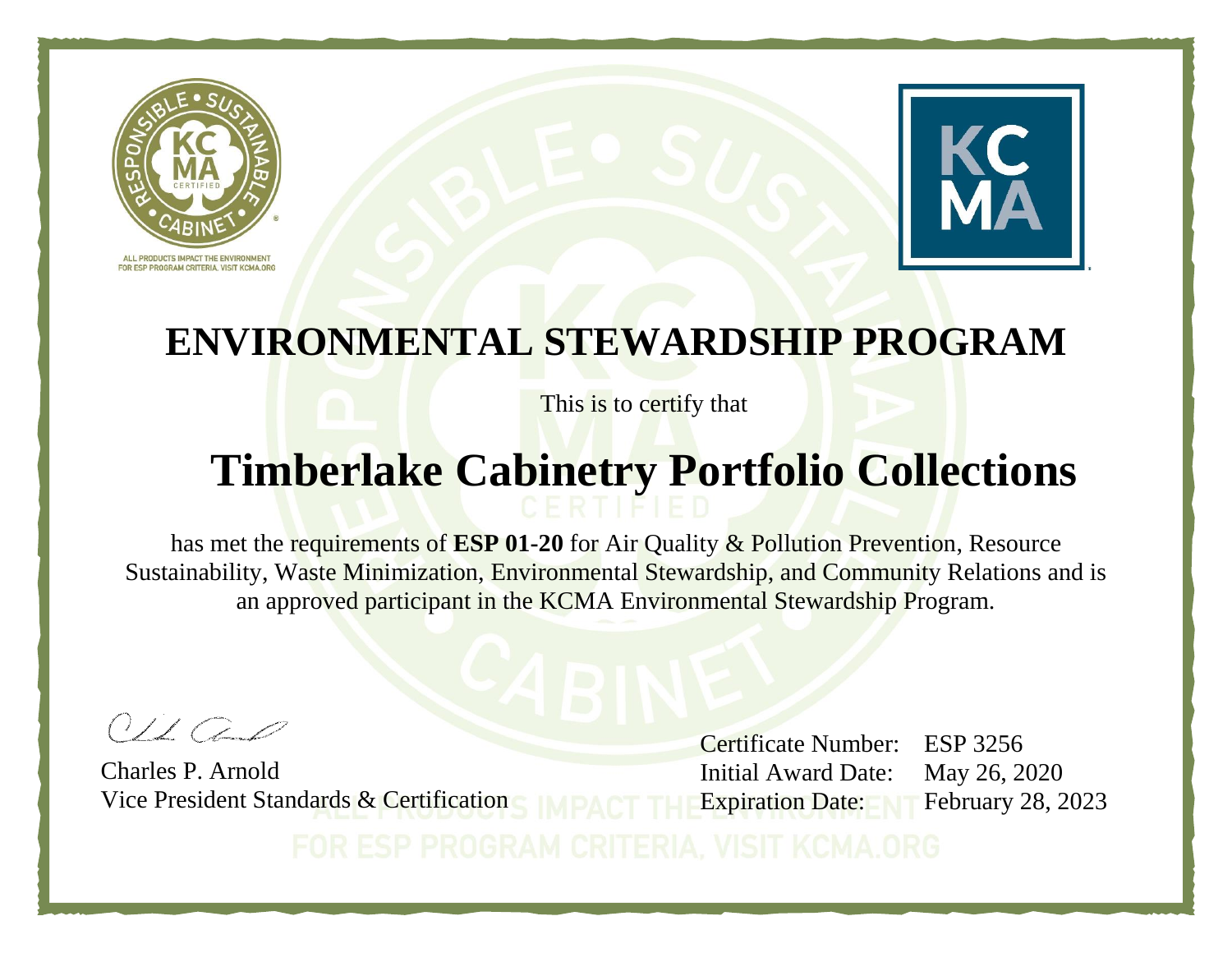



This is to certify that

# **Timberlake Value Built**

has met the requirements of **ESP 01-20** for Air Quality & Pollution Prevention, Resource Sustainability, Waste Minimization, Environmental Stewardship, and Community Relations and is an approved participant in the KCMA Environmental Stewardship Program.

 $O1100$ 

Charles P. Arnold Vice President Standards & Certification

Certificate Number: ESP 3257 Initial Award Date: May 26, 2020 Expiration Date: February 28, 2023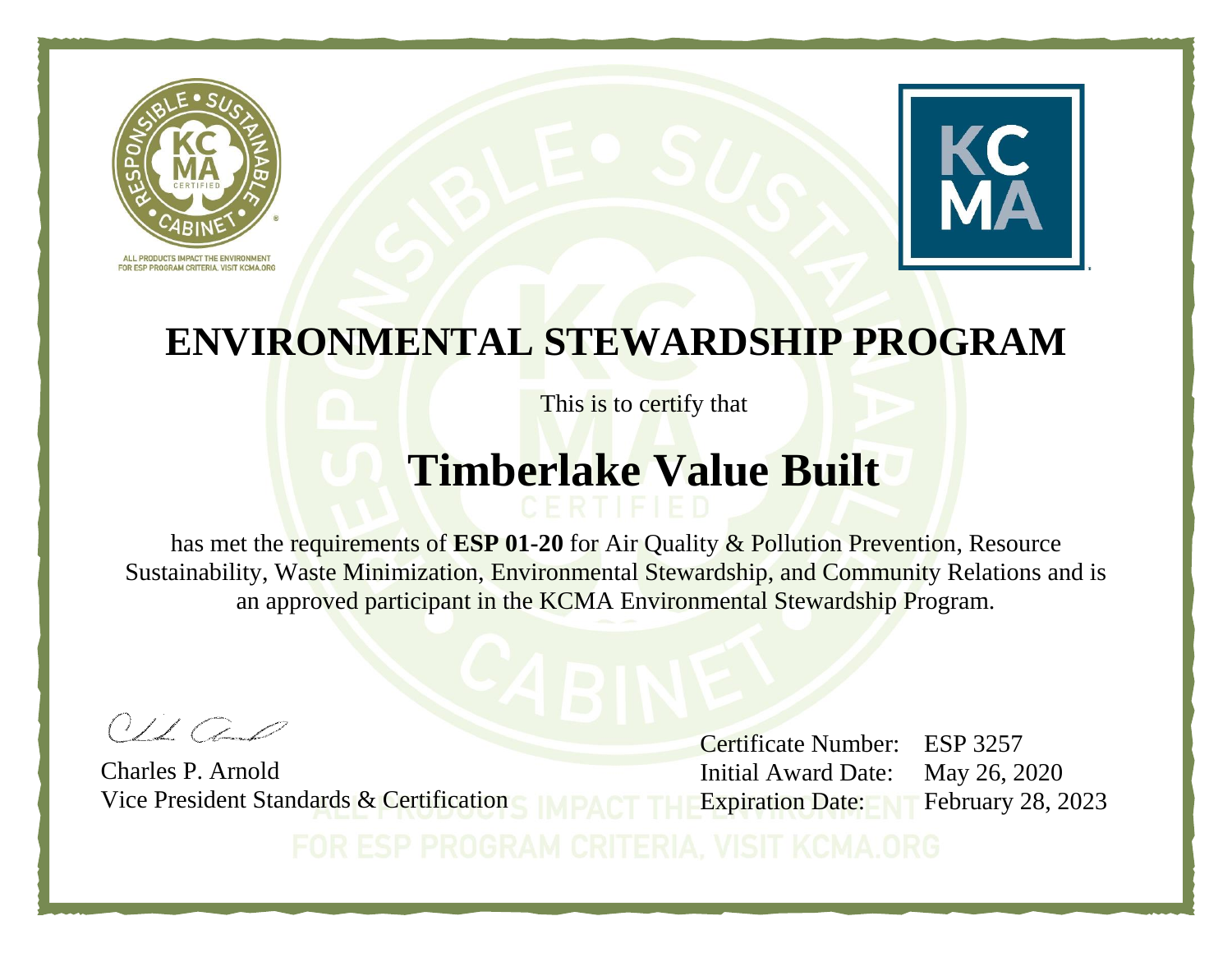



This is to certify that

# **Timberlake Cabinetry Portfolio Select Collection**

has met the requirements of **ESP 01-20** for Air Quality & Pollution Prevention, Resource Sustainability, Waste Minimization, Environmental Stewardship, and Community Relations and is an approved participant in the KCMA Environmental Stewardship Program.

 $O/LCA$ 

Charles P. Arnold Vice President Standards & Certification

Certificate Number: ESP 3260 Initial Award Date: May 26, 2020 Expiration Date: February 28, 2023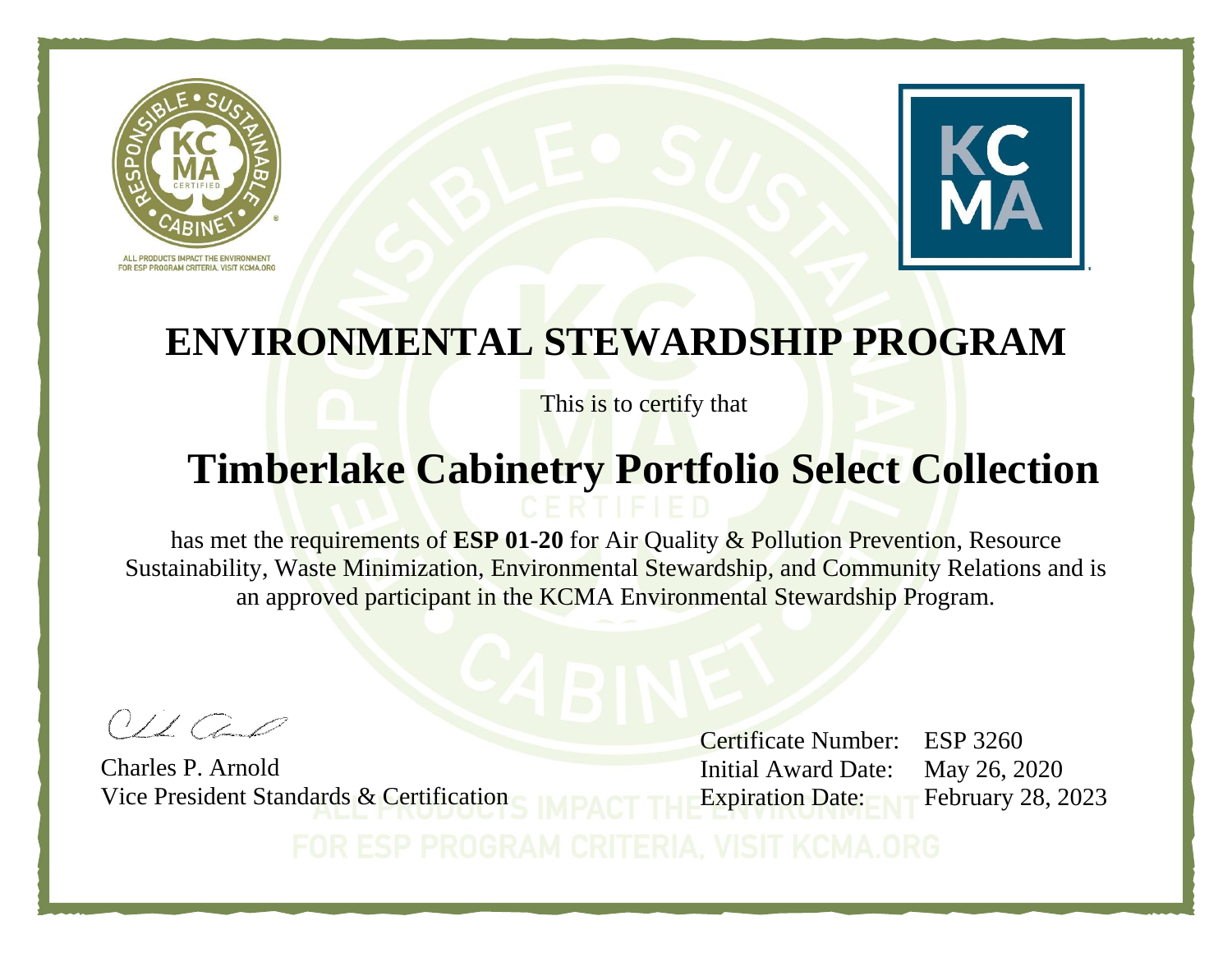



This is to certify that

### **Origins By Timberlake**

has met the requirements of **ESP 01-20** for Air Quality & Pollution Prevention, Resource Sustainability, Waste Minimization, Environmental Stewardship, and Community Relations and is an approved participant in the KCMA Environmental Stewardship Program.

 $O1100$ 

Charles P. Arnold Vice President Standards & Certification

Certificate Number: ESP 3259 Initial Award Date: May 26, 2020 Expiration Date: February 28, 2023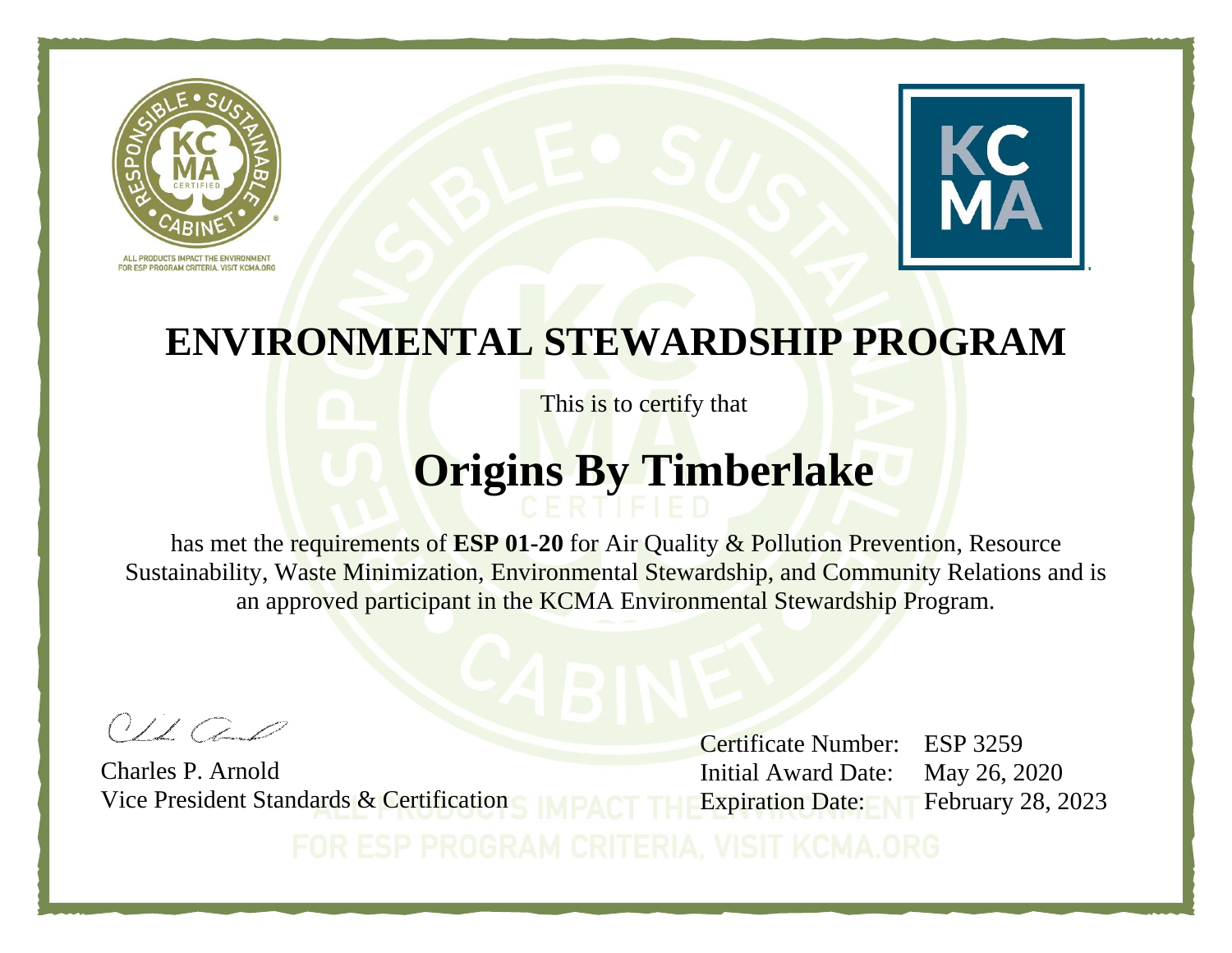



This is to certify that

### **Shenandoah Value Series Pro™**

has met the requirements of **ESP 01-20** for Air Quality & Pollution Prevention, Resource Sustainability, Waste Minimization, Environmental Stewardship, and Community Relations and is an approved participant in the KCMA Environmental Stewardship Program.

 $O1100$ 

Charles P. Arnold Vice President Standards & Certification

Certificate Number: ESP 4236 Initial Award Date: May 22, 2019 Expiration Date: February 28, 2023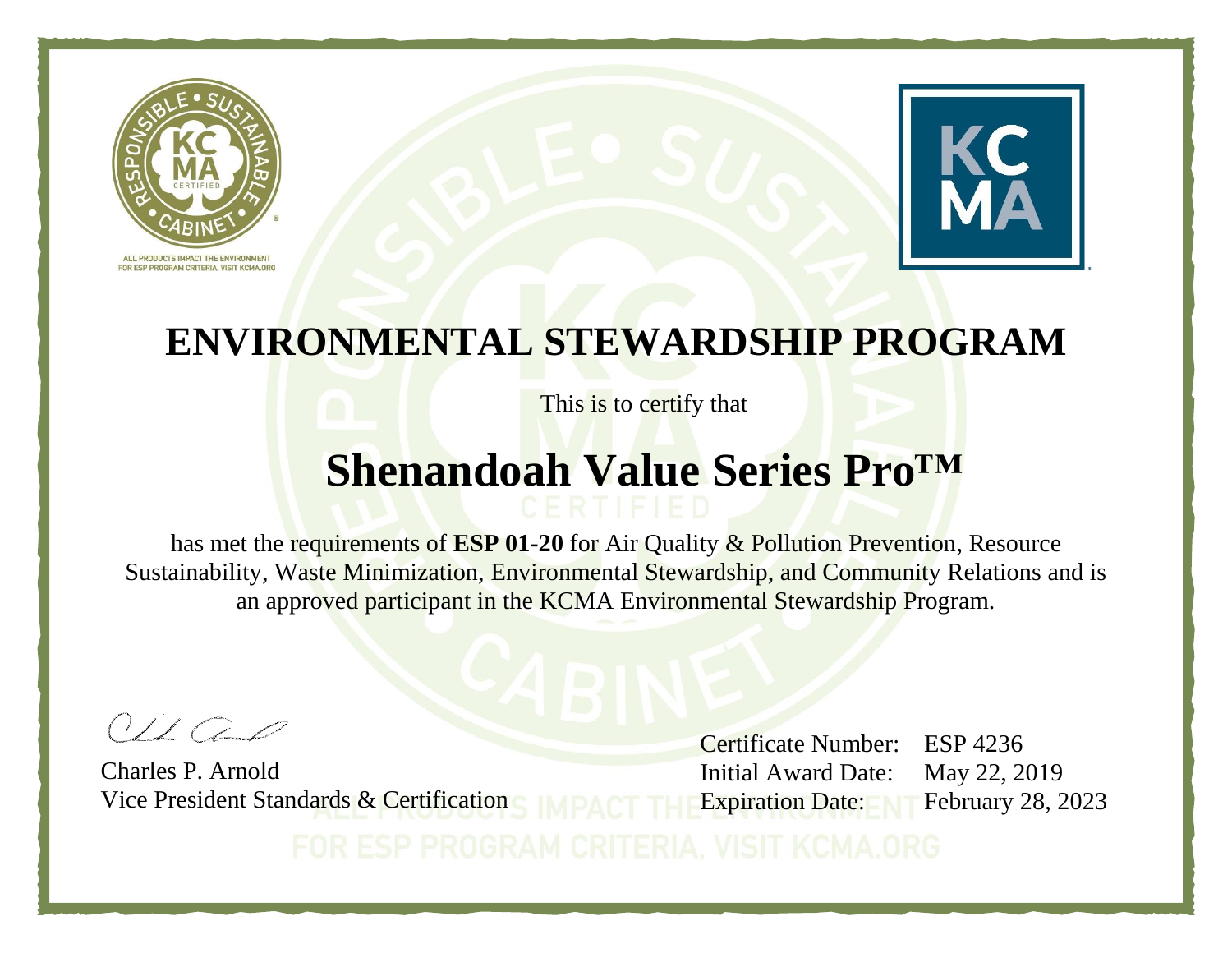



This is to certify that

# **Shenandoah Value Series™**

has met the requirements of **ESP 01-20** for Air Quality & Pollution Prevention, Resource Sustainability, Waste Minimization, Environmental Stewardship, and Community Relations and is an approved participant in the KCMA Environmental Stewardship Program.

 $O1100$ 

Charles P. Arnold Vice President Standards & Certification

Certificate Number: ESP 16034 Initial Award Date: March 28, 2007 Expiration Date: February 28, 2023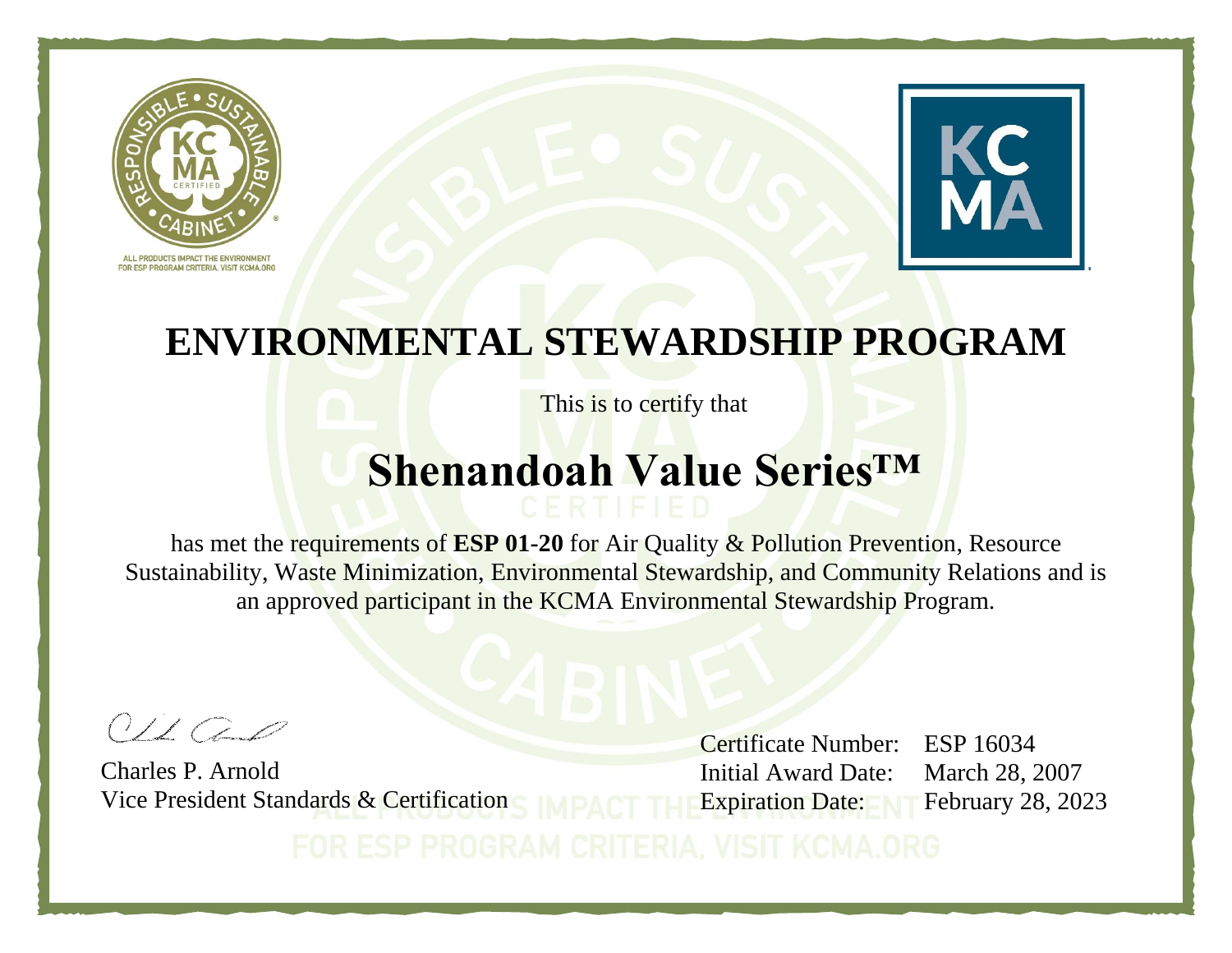



This is to certify that

### **Shenandoah Pro™**

has met the requirements of **ESP 01-20** for Air Quality & Pollution Prevention, Resource Sustainability, Waste Minimization, Environmental Stewardship, and Community Relations and is an approved participant in the KCMA Environmental Stewardship Program.

 $O1100$ 

Charles P. Arnold Vice President Standards & Certification

Certificate Number: ESP 4237 Initial Award Date: May 22, 2019 Expiration Date: February 28, 2023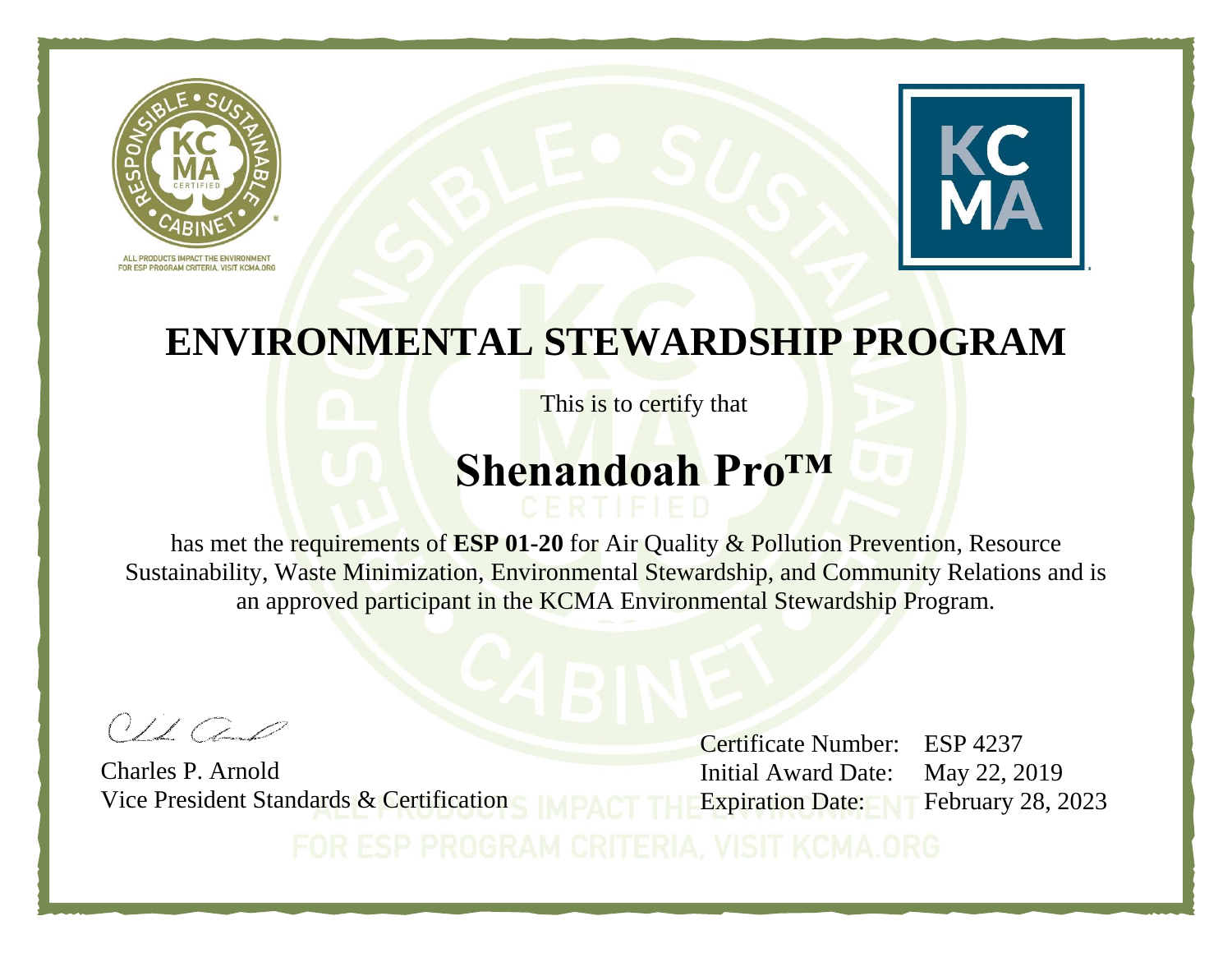



This is to certify that

### **Shenandoah Cabinetry®**

has met the requirements of **ESP 01-20** for Air Quality & Pollution Prevention, Resource Sustainability, Waste Minimization, Environmental Stewardship, and Community Relations and is an approved participant in the KCMA Environmental Stewardship Program.

 $O1100$ 

Charles P. Arnold Vice President Standards & Certification

Certificate Number: ESP 16020 Initial Award Date: January 18, 2007 Expiration Date: February 28, 2023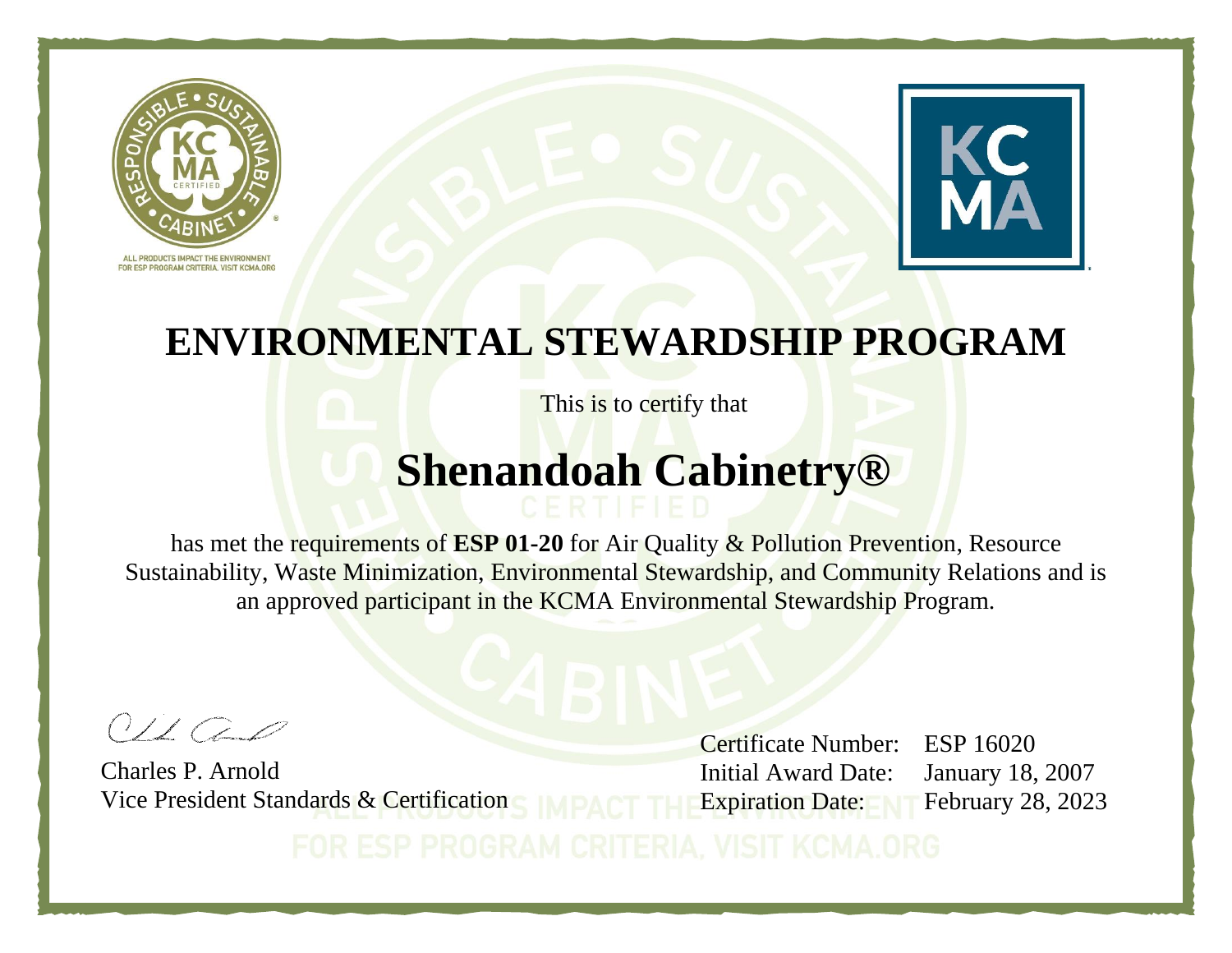



This is to certify that

# **Homesite**

has met the requirements of **ESP 01-20** for Air Quality & Pollution Prevention, Resource Sustainability, Waste Minimization, Environmental Stewardship, and Community Relations and is an approved participant in the KCMA Environmental Stewardship Program.

 $O1100$ 

Charles P. Arnold Vice President Standards & Certification

Certificate Number: ESP 5225 Initial Award Date: May 1, 2018 Expiration Date: February 28, 2023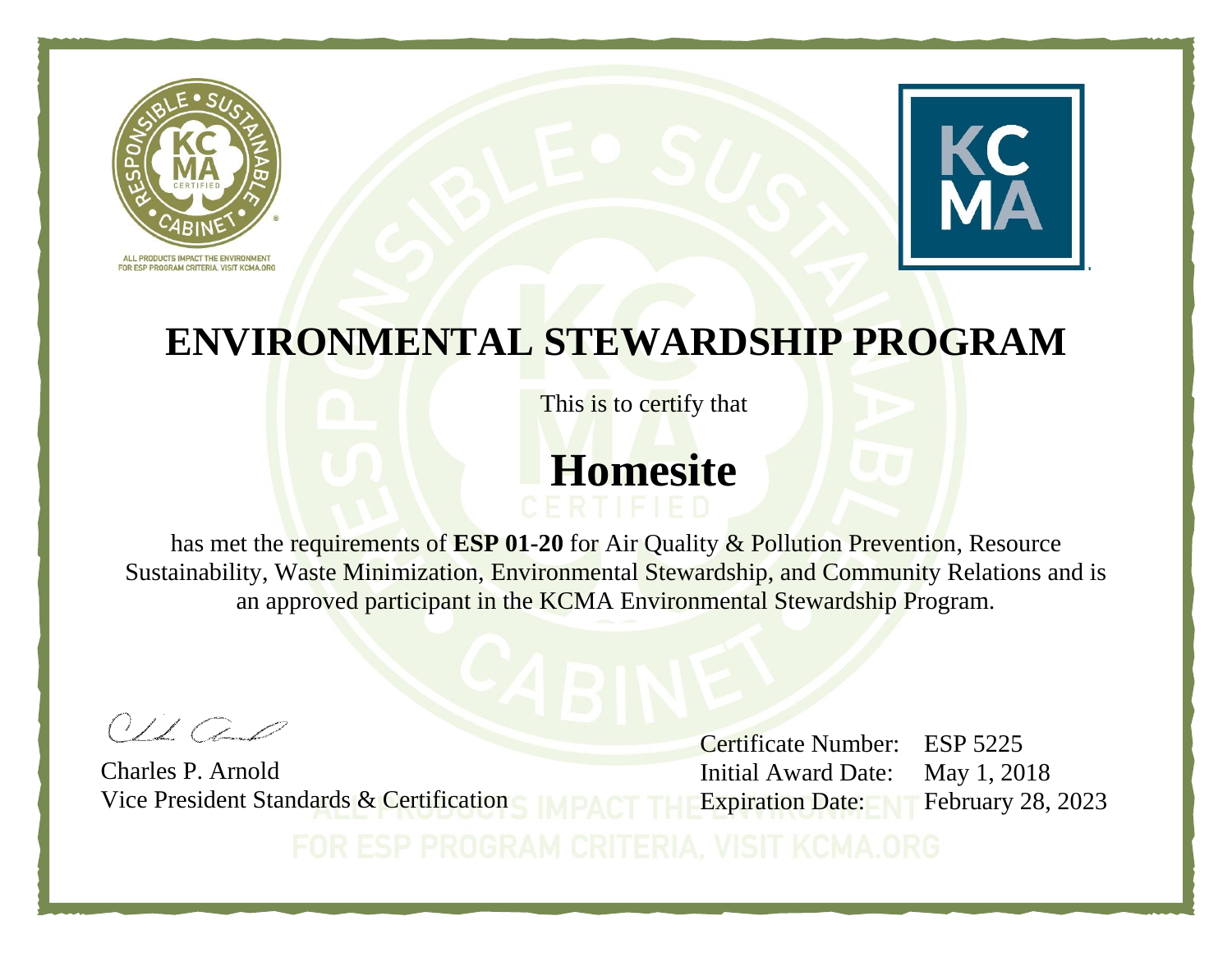



This is to certify that

# **allen + roth™ cabinetry**

has met the requirements of **ESP 01-20** for Air Quality & Pollution Prevention, Resource Sustainability, Waste Minimization, Environmental Stewardship, and Community Relations and is an approved participant in the KCMA Environmental Stewardship Program.

 $O1100$ 

Charles P. Arnold Vice President Standards & Certification

Certificate Number: ESP 9202 Initial Award Date: May 16, 2014 Expiration Date: February 28, 2023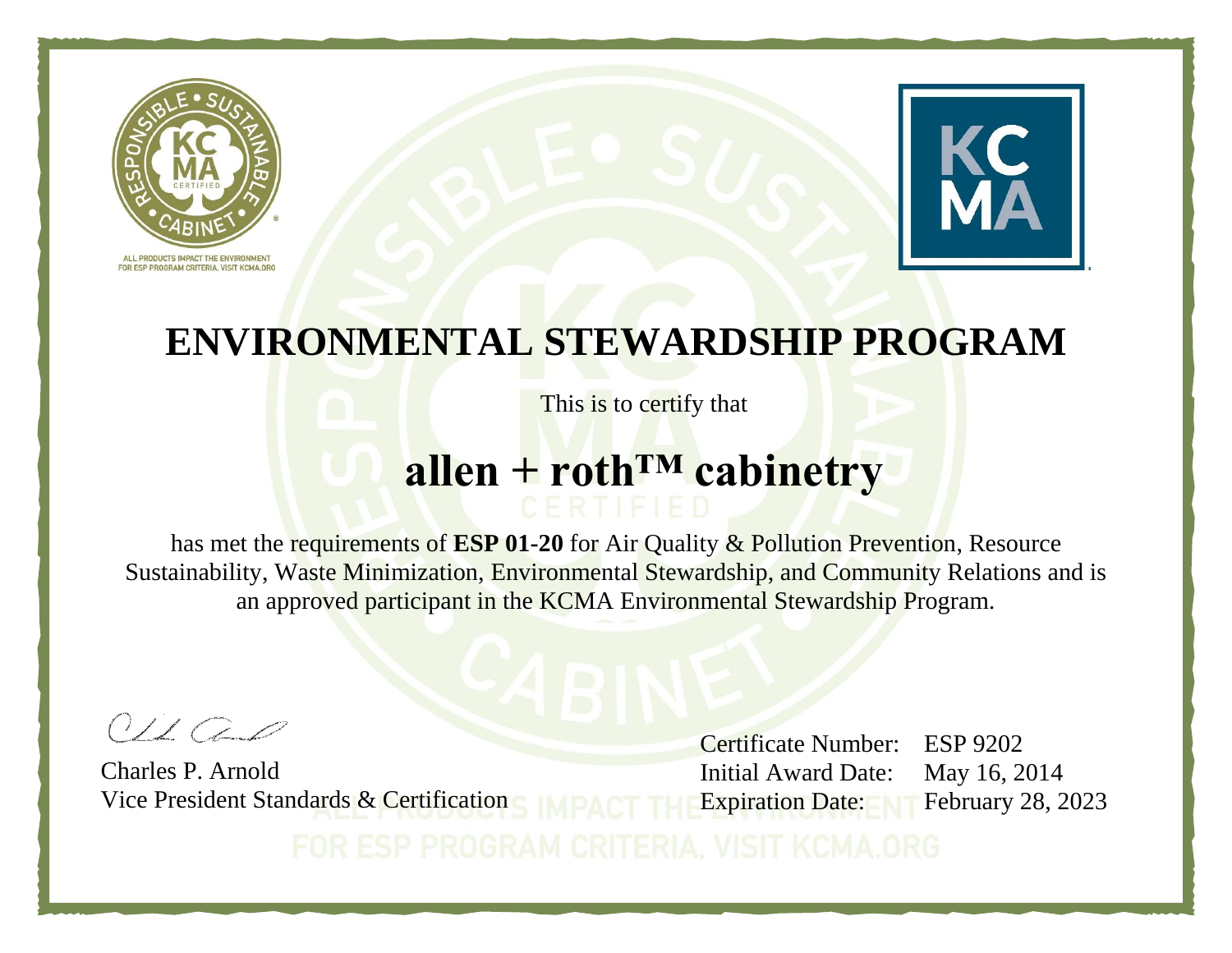



This is to certify that

### **Hampton Bay Designers Series**

has met the requirements of **ESP 01-20** for Air Quality & Pollution Prevention, Resource Sustainability, Waste Minimization, Environmental Stewardship, and Community Relations and is an approved participant in the KCMA Environmental Stewardship Program.

 $O1100$ 

Charles P. Arnold Vice President Standards & Certification

Certificate Number: ESP 3258 Initial Award Date: May 26, 2020 Expiration Date: February 28, 2023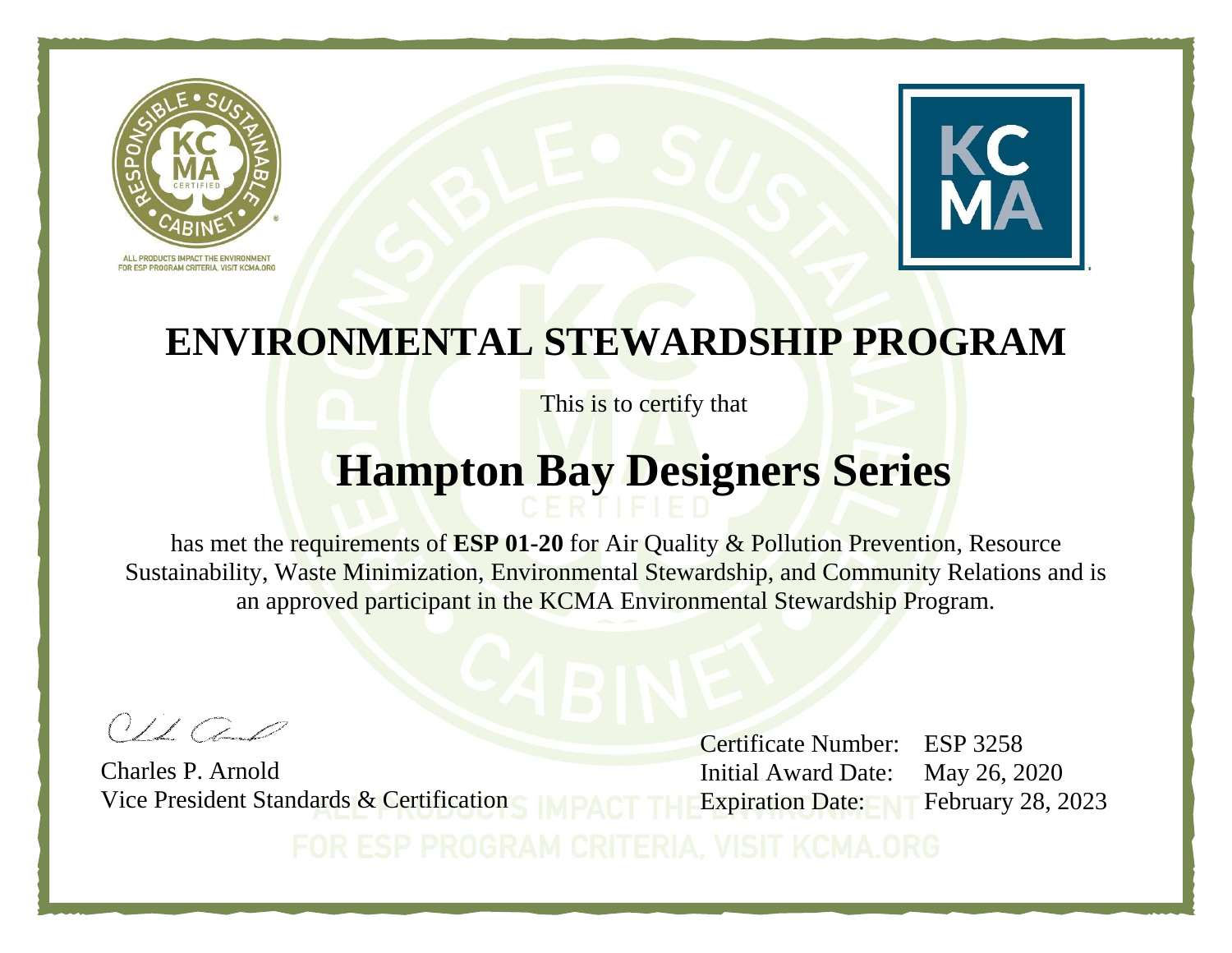



This is to certify that

# **Hampton Bay**

has met the requirements of **ESP 01-20** for Air Quality & Pollution Prevention, Resource Sustainability, Waste Minimization, Environmental Stewardship, and Community Relations and is an approved participant in the KCMA Environmental Stewardship Program.

 $O1100$ 

Charles P. Arnold Vice President Standards & Certification

Certificate Number: ESP 10195 Initial Award Date: May 9, 2013 Expiration Date: February 28, 2023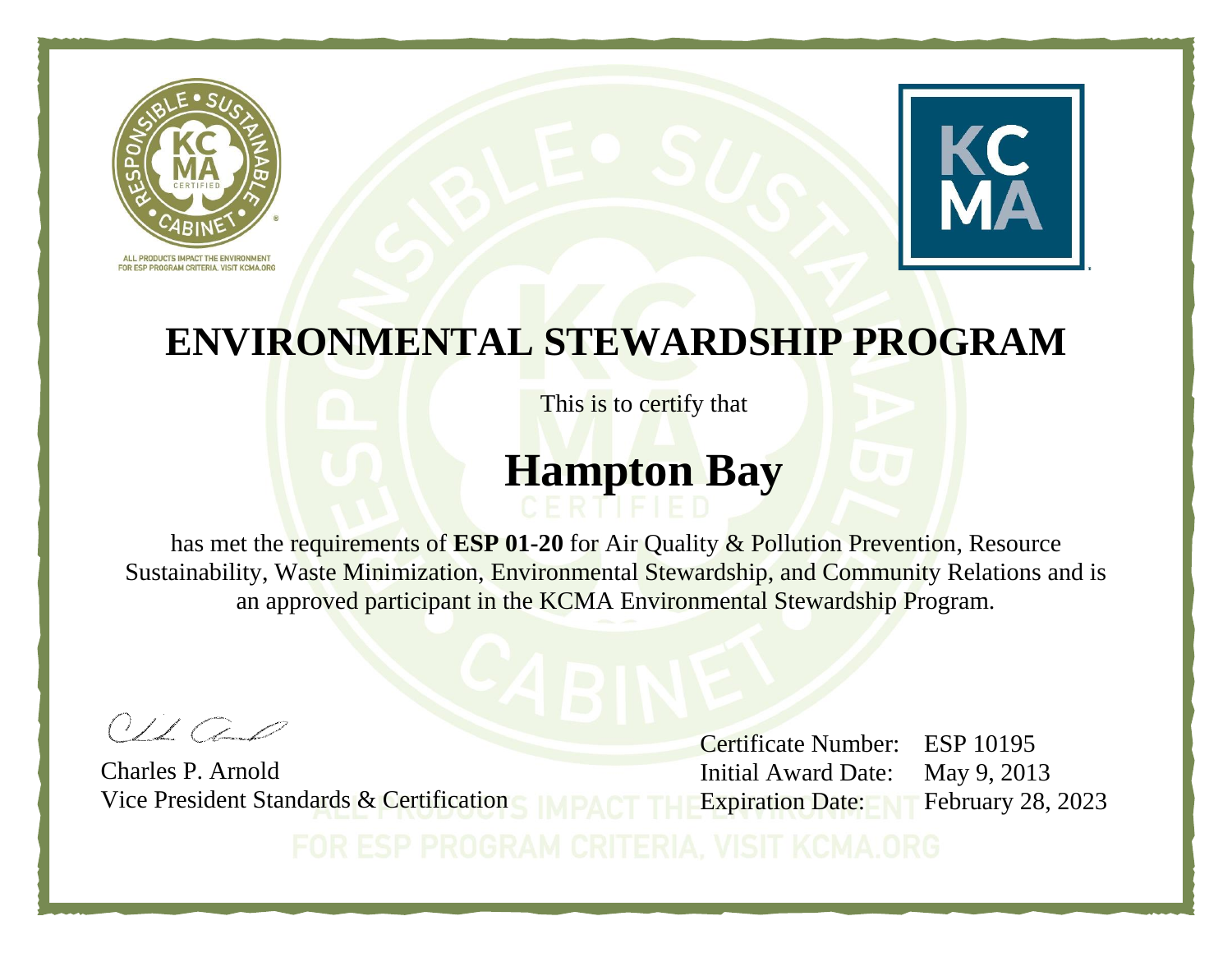



This is to certify that

# **Continental Cabinets**

has met the requirements of **ESP 01-20** for Air Quality & Pollution Prevention, Resource Sustainability, Waste Minimization, Environmental Stewardship, and Community Relations and is an approved participant in the KCMA Environmental Stewardship Program.

 $O1100$ 

Charles P. Arnold Vice President Standards & Certification

Certificate Number: ESP 10196 Initial Award Date: May 9, 2013 Expiration Date: February 28, 2023